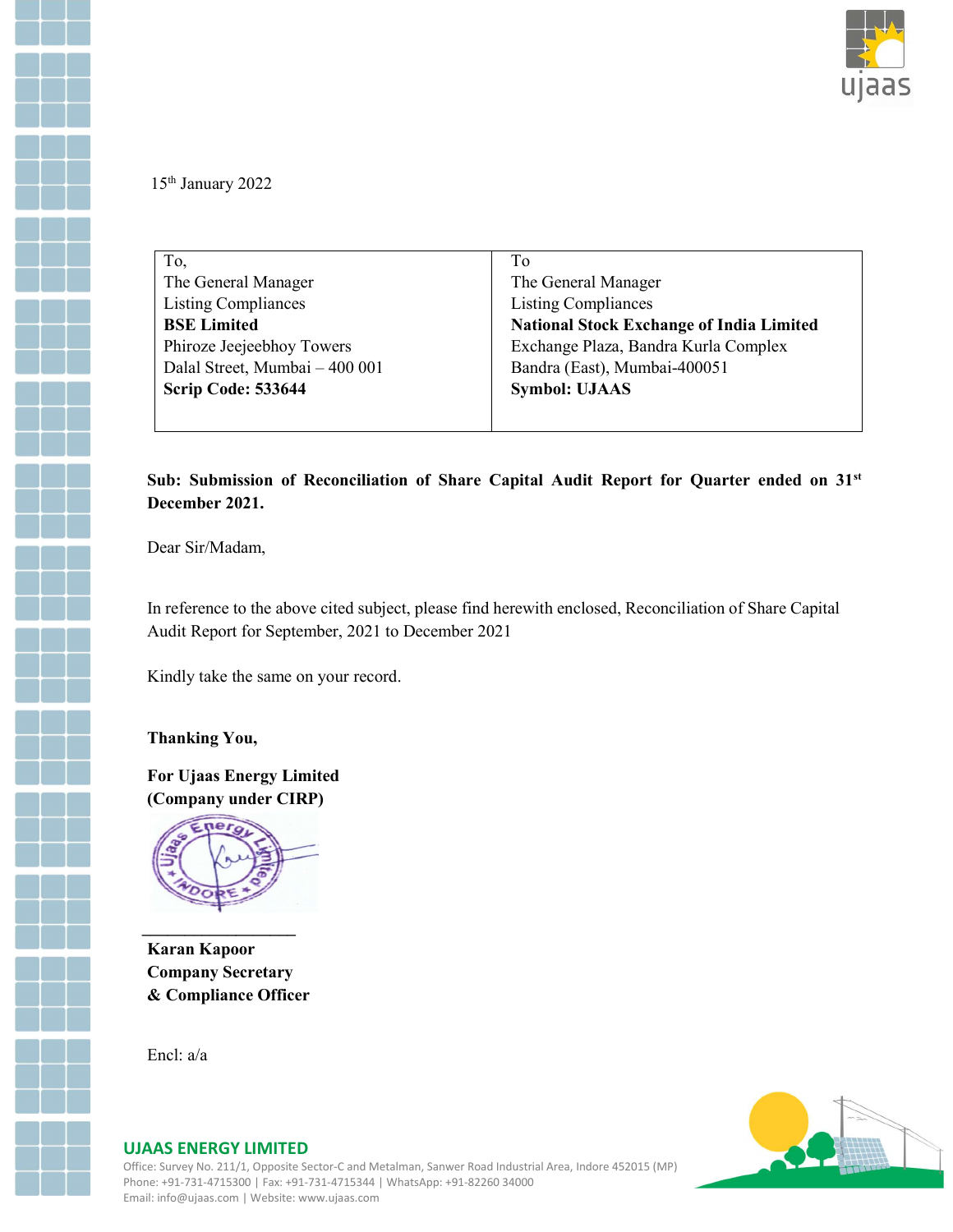•

•

•

•

,

,

# Ashish Karodia

M.Com., L.L.B., F.C.S.

## Company Secretary

208, Trade House. **1413, South Tukoganj.**  Indore (M.P.) Cell: +91 98261 - 14533 **E-mail: ashlshkarodia@gmail.com** 

## RECONCILIATION OF SHARE CAPITAL AUDIT REPORT

- I. **For Quarter Ended**
- 2. ISfN

- 3. **Face value of shares (Paid up)**
- 4. Name of the Company
- 5. Registered Office Address
- **6. Correspondence Address**
- 7. **Telephone & Fax Nos.**
- **8. Email Address**
- 9. Name of the Stock Exchanges **where the Company's securities are listed**

31st December 2021

Survey No. 211/1, Opp. Sector C  $&$ Metalman, Sanwer Road, Industrial Area, Indore- 4520 IS, Madhya Pradesh.

**BSE Ltd & National stock Exchange of India** Ltd.

- 10. Issued Capital
- 11. Listed Capital (Exchange- wise) (As per Company records)
- **12. Held in dematerialized form**  • in CDSL
	- **Held in dematerialized fonn**  in NSDL
- 13. Physical

lNE899LOI022

**Re. 1/- each** 

*Ujaas* **Energy** *Limited* 

**Ujaas Energy Limited**  Survey No. 211/1, Opp. Sector C & Metalman, Sanwer Road, Industrial Area, Indore- 4520 IS, Madhya Pradesh.

0731-4715300 (TeL), 0731-4715344 (Fax)

## **cS@uiaas.com**

200290000 Equity Shares of Re.leach.

**Entire issued Share Capital** of the **Company listed at the above-mentioned stock exchanges** 

106974669

93315211

120 equity shares of Re. 1/-each

 $(Cond. 2)$ ARO

•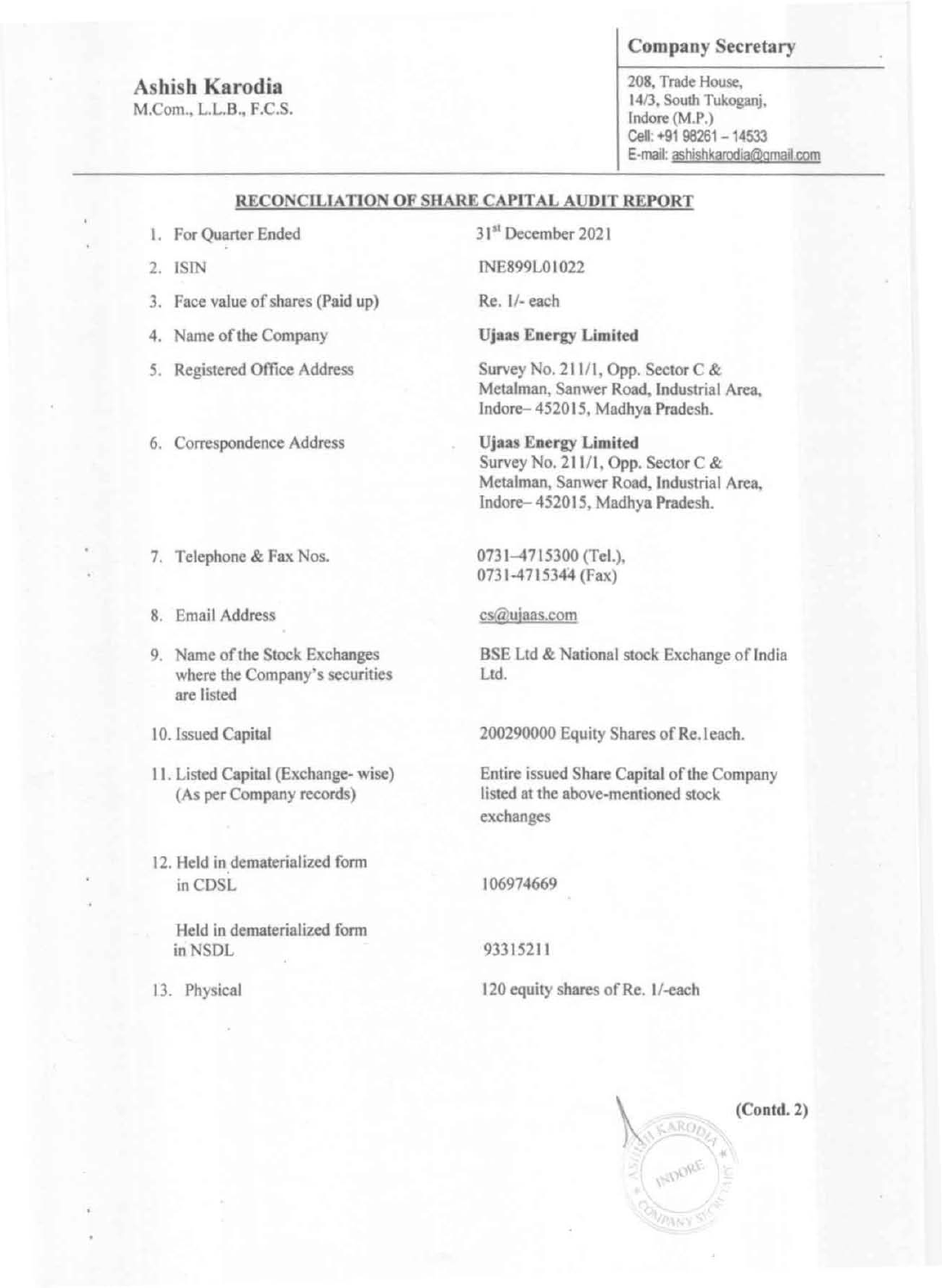•

•

•

•

•

•

•

#### RECONCILIATION OF SHARE CAPITAL AUDIT DECEMBER -2021 UJAAS EBERGY LTD

- 14. Total No. of shares (12+13) 200290000 Equity Shares of Re.1 each.
- 15. Reasons for difference if any, between (10 & II), (10&15). (11&15) Nil

16. Certifying the details of changes in share capital during the quarter under consideration as per Table below:

| Particulars   No. of<br>*** | shares | Applied/<br>Not<br>applied for<br>listing | Listed on Stock   Whether<br><b>Exchanges</b><br>(Specify)<br>Names) | Intimated<br>to CDSL | Whether<br>Intimated<br>to NSDL | In-prin. Appr.<br>Pending for SE<br>(Specify)<br>Names) |
|-----------------------------|--------|-------------------------------------------|----------------------------------------------------------------------|----------------------|---------------------------------|---------------------------------------------------------|
|                             |        |                                           | N.A.                                                                 |                      |                                 |                                                         |

- \*\*\* Rights, Bonus, Preferential Issue, ESOPs, Amalgamation, Conversion, Buyback, Capital, Reduction. Forfeiture, Any other (to specify)
- 17. Register of Members is updated (Yes/No) Yes If not. updated up to which date
- 18. Reference of previous quarter with regard Not Applicable to excess dematerialized shares, if any.
- 19. Has the Company resolved the matter Not Applicable Mentioned in point no. 19 above in current quarter, if not, reason why!
- 20. Mention the total no. of requests, ifany. confinned after 21 days and the total no. of requests pending beyond 21 days with the reasons for delay:

21. Name, Address, Telephone & Fax No. of the Compliance Officer of the Company.

| Total No. demat requests      | No of requests | No. of shares | Reasons for delay |  |
|-------------------------------|----------------|---------------|-------------------|--|
| Confirmed after 21 days       | N.A            | N.A           | N.A               |  |
| Pending for more than 21 days | N.A            | N.A           | N.A               |  |

Mr. Karan Kapoor Survey No. 211/1, Opp. Sector-C & Mctalman, Sanwer Road, Industrial Area. Indore-452015 (M.P.) Tel: 0731-4715300, Fax: 0731-4715344

(Contd. J) I \ '